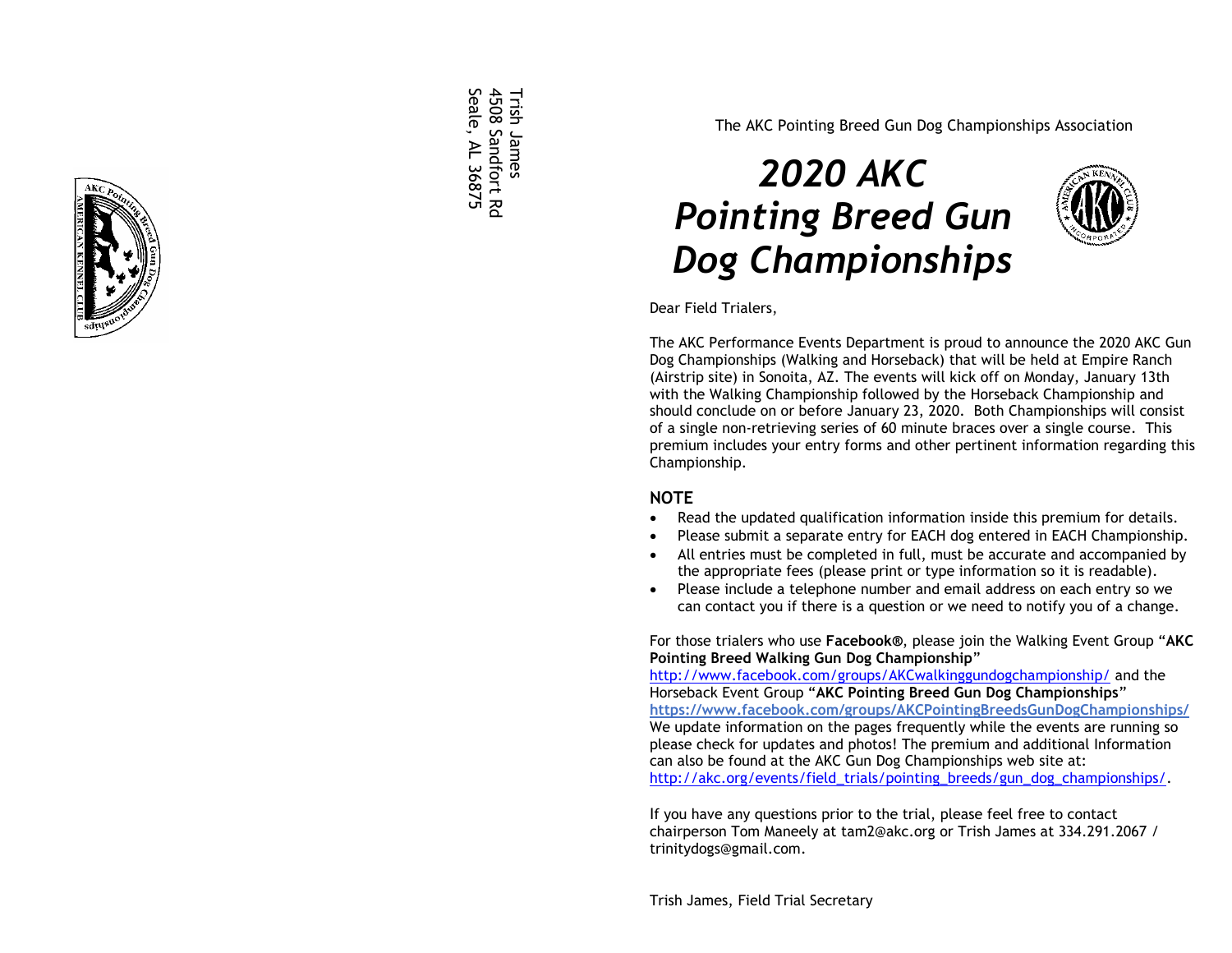# **2 CHAMPIONSHIPS, ONE LOCATION! AKC POINTING BREED GUN DOG CHAMPIONSHIPS – HORSEBACK AND WALKING**



*AKC Licensed*

**Empire Ranch (Airstrip site) Sonoita, AZ** These Field Trials are held under the Rules and Procedures of the American Kennel Club.

> **2020 AKC WALKING GUN DOG CHAMPIONSHIP (WALKING / NON-RETRIEVING) Event #2020708101 Monday, January 13, 2020 to Conclusion**

#### **2020 AKC POINTING BREED GUN DOG CHAMPIONSHIP (HORSEBACK / NON-RETRIEVING) Event #2020552501**

**NOT BEFORE January 14, 2020. May run concurrently with Walking Championship depending on number of entries.**

Entries limited to the number of dogs that can be run in daylight hours.

## **MAIL COMPLETED ENTRIES WITH CHECKS TO:**

Trish James, Field Trial Secretary 4508 Sandfort Road, Seale, AL 36875-3310 Phone – 334.291.2067 Email – trinitydogs@gmail.com Make all checks payable to AKC Gun Dog Championship.

## **ACCEPTANCE OF EMAILED ENTRIES**

Emailed entry forms will be accepted. How? Step 1: Email entries on entry forms to secretary. Step 2: Receive emailed invoice from GundogCH@gmail.com. Step 3: Open Email and send payment through PayPal. **No entry will be considered complete and accepted until payment is received.**

**ENTRIES FOR BOTH EVENTS WILL OPEN AT 9 AM (ET) Monday, Nov 4, 2019 ENTRIES FOR BOTH EVENTS WILL CLOSE AT 8 PM (ET) Monday, Dec 23, 2019**

**DRAWING WILL TAKE PLACE AT 1PM (ET**), Tuesday, Dec 24, 2019, at 4508 Sandfort Road, Seale, AL. **RUNNING ORDER will be published online on the AKC web site and the respective Facebook pages as soon as possible. (**It will take a few days for the Running Order to be published due to the holiday.)

*Bitches in season permitted. Please advise the FTS in advance of trial or no later than 7AM the day of running if your dog comes into season. Bitches determined in season by the event committee will run at the end of the day that they are drawn.*

#### **SCRATCH POLICY AFTER CLOSING DATE**

Entries will be refunded in full to dogs that have an injury or illness that prevents them from running in the stake. An appropriate veterinary certificate may be required.

## **FIELD TRIAL COMMITTEE – Both Events**

Chairperson: Thomas Maneely – 402-606-9936 / tam2@akc.org Secretary: Trish James – 334-291-2067 / trinitydogs@gmail.com FT Committee Members: Tom Maneely, Gary Sadler, Trish James, Doug Ljungren, Tom Myer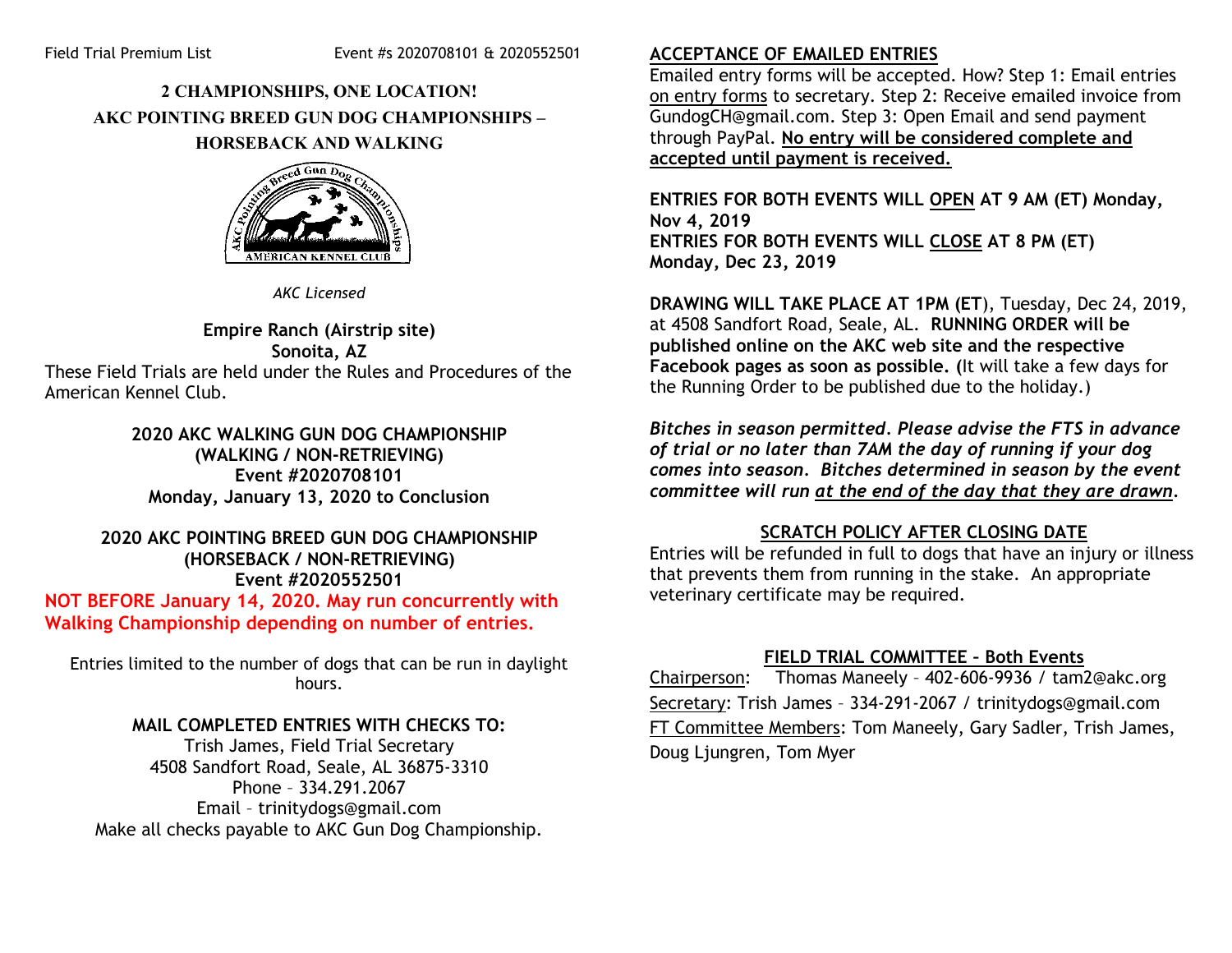# **AKC Pointing Breed Walking Gun Dog Championship Info**

(Grand Open Limited Stake subject to qualifications below) Begins Jan 13, 2020

ENTRY FEE .................................................\$ 160.00

# **QUALIFICATIONS**

Open to all AKC registered Pointing Breeds. Qualifications are a placement in an AKC Gun Dog stake or any dog that has been awarded Field Champion (FC) or Amateur Field Champion (AFC) title.

# **FORMAT**

The 2020 Championship will consist of a one-hour single series run over a single course. The trial will run on quail and any other legally hunted upland gamebirds that may be on the grounds – birds will be released during the trial. The dogs will be judged in accordance with AKC Pointing Breed Gun Dog standards. Judges have the option to post "top dogs" on a daily basis. Being posted as a "top dog" does not guarantee a placement. The event will be non-retrieving. Horseback handling is not permitted.

AKC approved tracking collars used in accordance with AKC rules will be permitted.

# **JUDGES**

#61915 - Laura Miller – Maxwell, IA #44720 - Bonnie Hidalgo – Brighton, CO

# **PRIZES**

Specially created trophies and rosettes awarded to all placed dogs  $(1^{st} - 4^{th})$  in the Championship. First place dog will also be awarded a special trophy from Westminster Kennel Club. Additionally, all placed dogs (1<sup>st</sup>-4<sup>th</sup>) will receive custom leather products, a SportDog collar, and Purina products. Owners of all placed dogs to receive a commemorative belt buckle. Additionally, 1<sup>st</sup> place dog will receive \$100 Dogs Unlimited Gift Certificate. The top dog in each breed will be awarded a rosette.

**AKC Pointing Breed (Horseback) Gun Dog Championship Info** (Grand Open Limited Stake subject to qualifications below) **NOT BEFORE January 14, 2020. May run concurrently with Walking Championship depending on number of entries.**

ENTRY FEE ..................................................... \$160

# **QUALIFICATIONS**

Open to all AKC registered Pointing Breeds that have met at least one of the following qualifications: Earned an AKC Field Championship or Amateur Field Championship title, or during the period of January 1, 2019 to Dec 22, 2019, placed 1st, 2nd or 3rd in any AKC Gun Dog stake (Open or Amateur) with at least 13, 18 or 25 starters, respectively.

## **FORMAT**

The 2020 Championship will consist of a one-hour single series run over a single course. The trial will run on quail and any other legally hunted upland gamebirds that may be on the grounds – birds will be released during the trial. The dogs will be judged in accordance with AKC Pointing Breed Gun Dog standards. Judges have the option to post "top dogs" on a daily basis. Being posted as a "top dog" does not guarantee a placement. The event will be non-retrieving. Horseback handling is permitted; a wrangler will be available to provide rental horses. AKC approved tracking collars used in accordance with AKC rules will be permitted.

## **JUDGES**

#51767 - Bill Monk – Wellsburg, WV #Z1683 – Kendell Brown – Knoxville, IA

## **PRIZES**

1<sup>st</sup> place dog will be awarded the Westminster Perpetual Trophy and receive an accompanying keepsake trophy. All placed dogs (1st-4 th) will receive specially created trophies and rosettes, a SportDog collar, and Purina products. Owners of all placed dogs to receive a commemorative belt buckle. Additionally, 1st place dog will receive \$100 Dogs Unlimited Gift Certificate. The top dog in each breed will be awarded a rosette.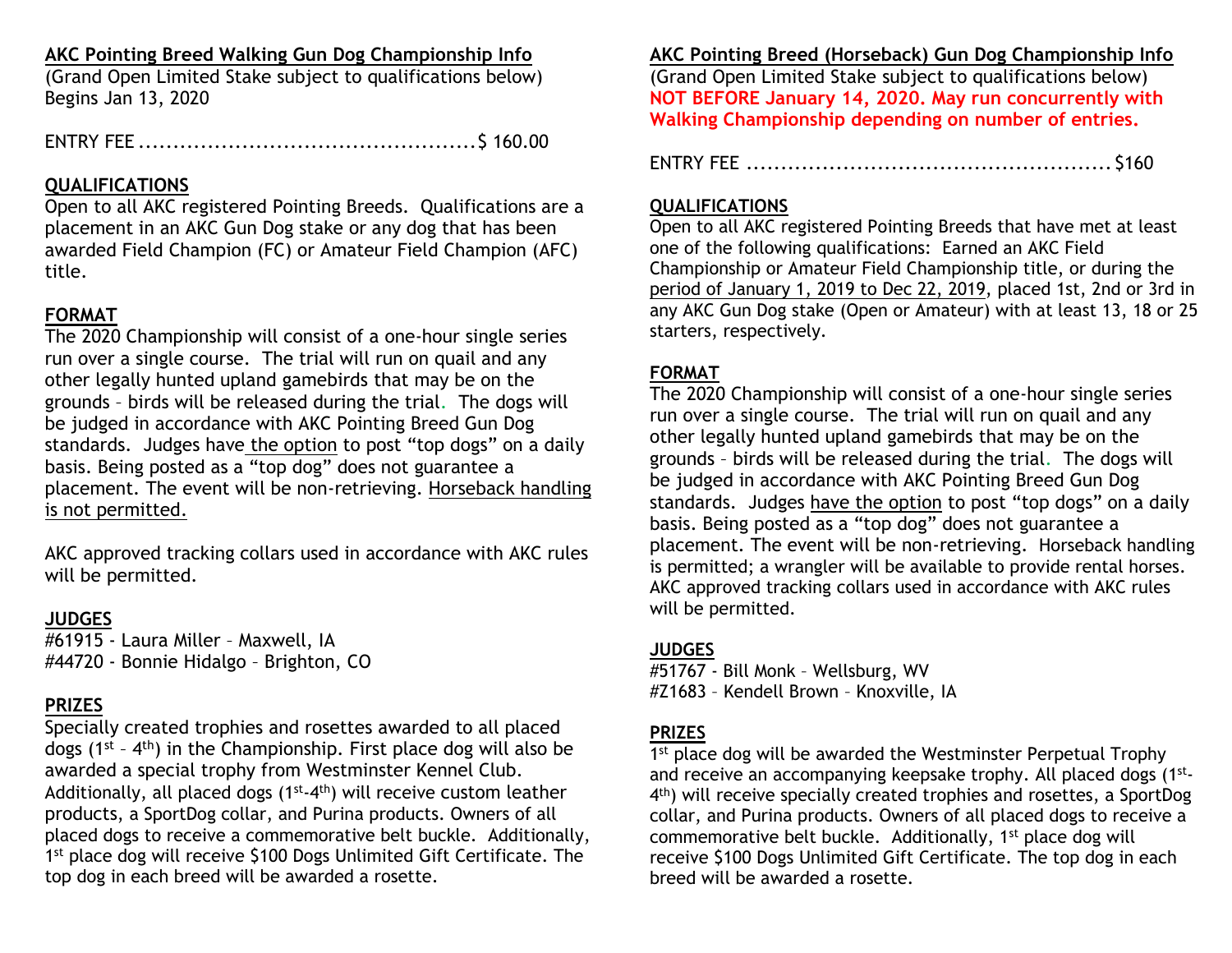*Beginning Jan 1, 2017, breeds that did not hold a national horseback field trial in the previous year may have their national championship "embedded" within the AKC Pointing Breed Gun Dog Championship and a National Champion for the previous year may be named. Approval of the embedded event shall be at the discretion of the Performance Events Department depending on the specifics of the situation. The minimum standard of competition to qualify for a National Championship event as given in Chapter 14 of the Rules must be met.*

*At the 2020 Gun Dog Championship, the English Setters qualify under this new provision.*

*This year, by special arrangement, the Weimaraner Club of America's National Walking Gun Dog Championship shall be embedded into the AKC Walking Gun Dog Championship. All Weimaraners entered in the AKC Walking Gun Dog Championship will be considered entered in the WCA Walking Gun Dog Championship as well. The judges shall select the top four Weimaraners for placements in the WCA Walking Gun Dog Championship, provided their performance is worthy of a placement in the opinion of the judges. The winning Weimaraner shall be designated the WCA National Walking Gun Dog Champion. Separate ribbons for placement in the WCA Championship shall be provided by WCA.*

#### **NOTE TO TRIAL PARTICIPANTS AND VISITORS**

Please use designated areas for camping and parking. Exhibitors are expected to clean up after themselves and their animals. This includes filling in any holes their dogs/horses create, spreading/removing horse manure, removing leftover hay, picking up/removing dog waste, and generally cleaning up their camp area before leaving. Those who fail to do so may be charged a minimum \$100 clean-up fee and denied entry to future events. All participants, guests, and entries are accepted on the condition that the AKC Pointing Breed Championship Assn, its officers, members, officials, and volunteers, Empire Ranch and its members are released from liability for loss, damage or injury sustained by people, dogs, or horses in connection with or during the trial.

#### **WRANGLER**

Terry Zygalinski – 831-818-5932 WE RECOMMEND YOU CALL AHEAD TO RESERVE A HORSE.

#### **CAMPING**

Camping is permitted on the grounds, east of the fence and bathrooms. The BLM requires us to pack out all our trash and excess hay, as well as to rake out horse circles and clean up our dogs' droppings and any holes they dig. Water and bathrooms are available on site.

#### **GENERAL INFO**

All horses must be accompanied by current Health Certificate and proof of a negative Coggins test that is current within the past 12 months.

Roading of dogs behind the gallery will be permitted. The committee will limit the number of people roading to two at any one time.

Local hay prices are high as hay must be shipped in. Hay and feed are available at 3Bar3 Ranch & Feed - 3113 Hwy 83, Sonoita, AZ 85637. (520) 455-5734. Delivery is available for a small fee. Weed-free hay is NOT REQUIRED at this site.

Simple lunches (sandwiches, soup, etc) will be available for purchase each day.

## **HOSTED EVENTS**

Hosted dinners will be held throughout the event. The schedule will be posted in the catalog and updated at the event.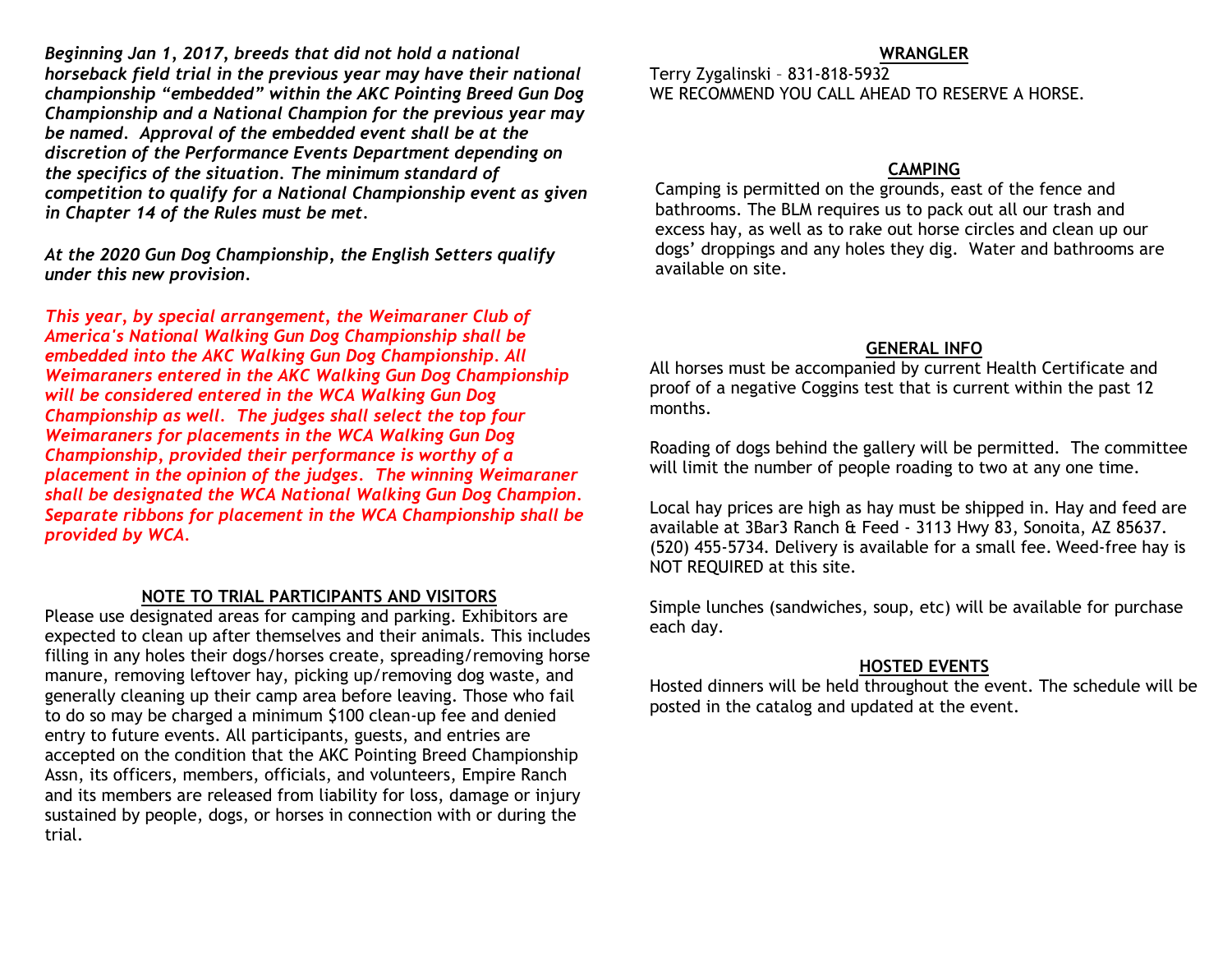## **DIRECTIONS TO GROUNDS**

From I-10 take exit 281 to AZ-83 South. Go about 19 miles to about Milepost 40. Turn Left (East) on Empire Ranch Road which is after MP 40 and just across the Highway from the Fire Danger sign. Go about 3 miles, then stay to the right at the fork. Then turn left at the tee. Follow the road through the "creek" which is probably dry as usual and up the hill. The turn into the camp area is the second road on the left. There is no camping allowed west of the fence and bathrooms, which is where the first road goes.

If approaching from Hwy 82, go North at the intersection on Hwy 83 about 6.5 mi. to Empire Ranch Rd. entrance across from the Fire Danger sign and follow the directions above to the airstrip site.

On a happy note, the road in is now paved most of the way in and much easier to travel!

### **PLEASE SUPPORT THE GUN DOG CHAMPIONSHIP! IF YOU CANNOT JOIN US, ADVERTISE IN THE CATALOG.**

#### **Advertising Rates**

These are exact measurements with no bleed and room already allotted for  $\frac{1}{2}$  inch white margin all the way around.

Email files in .jpg or .pdf format to: **[trinitydogs@gmail.com](mailto:trinitydogs@gmail.com)**

**Ad deadline Dec 15, 2019**

**Send payment to Trish James, 4508 Sandfort Rd Seale AL 36875 or pay via PayPal (see Trish for details).**

#### **Free assistance with ad set-up.**

**If you or your club would like to sponsor a Social Hour, please contact Trish James. All donations are appreciated!**

# **HOTELS/MOTELS NEAR THE GROUNDS**

Nearby lodging is very limited.

Sonoita Inn, Sonoita AZ (520)455-5935 Stage Stop Inn, Patagonia AZ (520)394-2211

Days Inn Sierra Vista 3460 East Fry Boulevard Sierra Vista, Arizona 85635 520-458-8500

There are some B&B's and Air B&B's within 40 minutes drive as well as hotels along I-10.

EMERGENCY INFO:

AMBULANCE/FIRE DEPARTMENT: SONOITA FIRE DEPT (520)455-5854 OR 911

Police: SANTA CRUZ COUNTY SHERIFF: 911

HOSPITAL: SIERRA VISTA REGIONAL HEALTH CENTER 300 CAMINO RD., SIERRA VISTA AZ 85635 (520)458-4641 OR (520)458-2300 OUTSIDE SIERRA VISTA ONLY (800)880-0088

VETERINARIAN: ANIMAL EMERGENCY SERVICES, (520)326-7449 4842 E. SPEEDWAY BLVD. TUCSON, AZ.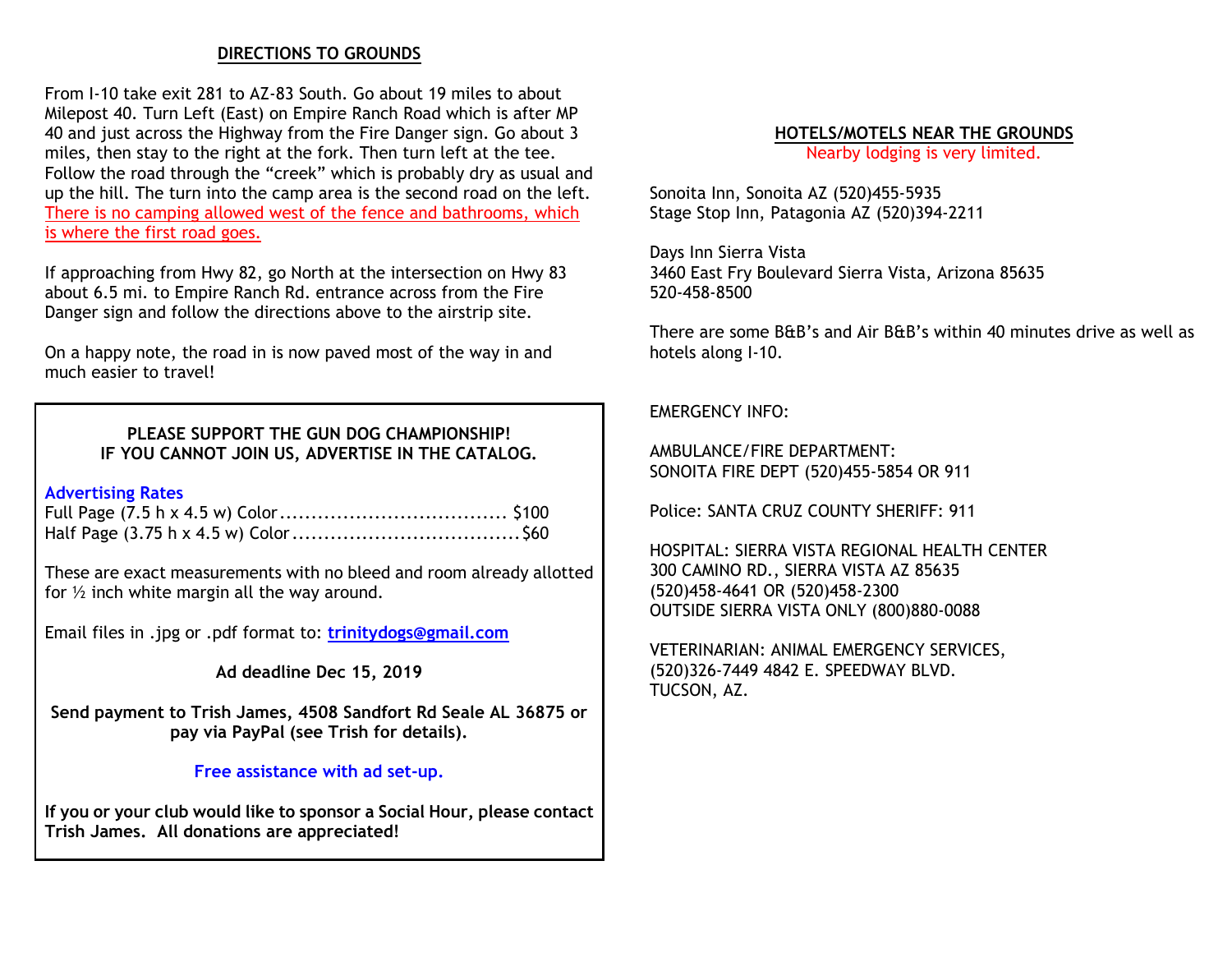|                                                           |            |                | OFFICIAL AMERICAN KENNEL CLUB FIELD TRIAL or HUNT TEST ENTRY FORM                                                                                                                                                                                                                                                                                                                                                                                                                                                                                                                                                                                                                                                                                                                                                                                                                                                                                                                                                                                                                                                                                     |                      |                              |
|-----------------------------------------------------------|------------|----------------|-------------------------------------------------------------------------------------------------------------------------------------------------------------------------------------------------------------------------------------------------------------------------------------------------------------------------------------------------------------------------------------------------------------------------------------------------------------------------------------------------------------------------------------------------------------------------------------------------------------------------------------------------------------------------------------------------------------------------------------------------------------------------------------------------------------------------------------------------------------------------------------------------------------------------------------------------------------------------------------------------------------------------------------------------------------------------------------------------------------------------------------------------------|----------------------|------------------------------|
| Club: AKC Pointing Breed Gun Dog Date(s): Jan 13, 2020 to |            |                | Event #: 2020708101                                                                                                                                                                                                                                                                                                                                                                                                                                                                                                                                                                                                                                                                                                                                                                                                                                                                                                                                                                                                                                                                                                                                   |                      |                              |
| Championship Assn.                                        | conclusion |                |                                                                                                                                                                                                                                                                                                                                                                                                                                                                                                                                                                                                                                                                                                                                                                                                                                                                                                                                                                                                                                                                                                                                                       |                      |                              |
| Location: Empire Ranch, Sonoita                           |            |                | Event type (test/trial): Field Trial                                                                                                                                                                                                                                                                                                                                                                                                                                                                                                                                                                                                                                                                                                                                                                                                                                                                                                                                                                                                                                                                                                                  |                      | Enter in Stake/Test: Gun Dog |
| AΖ                                                        |            |                |                                                                                                                                                                                                                                                                                                                                                                                                                                                                                                                                                                                                                                                                                                                                                                                                                                                                                                                                                                                                                                                                                                                                                       | Championship WALKING |                              |
| □AKC # □ AKC Litter No. □ILP # □ Foreign # & List Country |            |                |                                                                                                                                                                                                                                                                                                                                                                                                                                                                                                                                                                                                                                                                                                                                                                                                                                                                                                                                                                                                                                                                                                                                                       | I enclose entry fees |                              |
|                                                           |            |                |                                                                                                                                                                                                                                                                                                                                                                                                                                                                                                                                                                                                                                                                                                                                                                                                                                                                                                                                                                                                                                                                                                                                                       |                      | in the amount of: \$160      |
| Full Name of Dog:                                         |            |                |                                                                                                                                                                                                                                                                                                                                                                                                                                                                                                                                                                                                                                                                                                                                                                                                                                                                                                                                                                                                                                                                                                                                                       |                      |                              |
|                                                           |            |                |                                                                                                                                                                                                                                                                                                                                                                                                                                                                                                                                                                                                                                                                                                                                                                                                                                                                                                                                                                                                                                                                                                                                                       |                      |                              |
| Breed:                                                    | $Reg#$ :   |                | Call Name:                                                                                                                                                                                                                                                                                                                                                                                                                                                                                                                                                                                                                                                                                                                                                                                                                                                                                                                                                                                                                                                                                                                                            | Sex:                 | Date of Birth:               |
| Sire:                                                     |            |                |                                                                                                                                                                                                                                                                                                                                                                                                                                                                                                                                                                                                                                                                                                                                                                                                                                                                                                                                                                                                                                                                                                                                                       |                      |                              |
| Dam:                                                      |            |                |                                                                                                                                                                                                                                                                                                                                                                                                                                                                                                                                                                                                                                                                                                                                                                                                                                                                                                                                                                                                                                                                                                                                                       |                      |                              |
| Name of Breeder:                                          |            |                |                                                                                                                                                                                                                                                                                                                                                                                                                                                                                                                                                                                                                                                                                                                                                                                                                                                                                                                                                                                                                                                                                                                                                       |                      |                              |
| Actual Owner(s):                                          |            |                |                                                                                                                                                                                                                                                                                                                                                                                                                                                                                                                                                                                                                                                                                                                                                                                                                                                                                                                                                                                                                                                                                                                                                       |                      |                              |
| Owner's Address:                                          |            |                |                                                                                                                                                                                                                                                                                                                                                                                                                                                                                                                                                                                                                                                                                                                                                                                                                                                                                                                                                                                                                                                                                                                                                       |                      |                              |
| City:                                                     |            |                | State:                                                                                                                                                                                                                                                                                                                                                                                                                                                                                                                                                                                                                                                                                                                                                                                                                                                                                                                                                                                                                                                                                                                                                |                      | Zip:                         |
| Name of Owner's Agent/Handler:                            |            |                |                                                                                                                                                                                                                                                                                                                                                                                                                                                                                                                                                                                                                                                                                                                                                                                                                                                                                                                                                                                                                                                                                                                                                       |                      |                              |
| Agent/Handler's Address:                                  |            |                |                                                                                                                                                                                                                                                                                                                                                                                                                                                                                                                                                                                                                                                                                                                                                                                                                                                                                                                                                                                                                                                                                                                                                       |                      |                              |
| City:                                                     |            |                | State:                                                                                                                                                                                                                                                                                                                                                                                                                                                                                                                                                                                                                                                                                                                                                                                                                                                                                                                                                                                                                                                                                                                                                |                      | Zip:                         |
| List Qualifying Trial:                                    |            |                |                                                                                                                                                                                                                                                                                                                                                                                                                                                                                                                                                                                                                                                                                                                                                                                                                                                                                                                                                                                                                                                                                                                                                       |                      |                              |
|                                                           |            |                | AKC Rules, Regulations, Policies and Guidelines are available on the American Kennel Club website: www.akc.org<br><b>AGREEMENT</b>                                                                                                                                                                                                                                                                                                                                                                                                                                                                                                                                                                                                                                                                                                                                                                                                                                                                                                                                                                                                                    |                      |                              |
| to this dog.                                              |            |                | I (we) agree that the club holding this event has the right to refuse this entry for cause which the club shall deem sufficient. In<br>consideration of the acceptance of this entry and of the holding of this event and of the opportunity to have the dog judged on to win<br>prizes, ribbons, or trophies, I (we) agree to hold the AKC, the event-giving club, their members, directors, governors, officers, agents,<br>superintendents or event secretary and the owner and/or lessor of the premises and any provider of services that are necessary to hold<br>this event and any employees or volunteers of the aforementioned parties, and any AKC approved judge, judging at this event, harmless<br>from any claim for loss or injury which may be alleged to have been caused directly or indirectly to any person or thing by the act of this<br>dog while in or about the event premises or grounds or near any entrance thereto, and I (we) personally assume all responsibility and<br>liability for any such claim; and I (we) further agree to hold the aforementioned parties harmless form any claim for loss, injury or damage |                      |                              |
|                                                           |            |                | Additionally, I (we) hereby assume the sole responsibility for and agree to indemnify, defend and save the aforementioned parties                                                                                                                                                                                                                                                                                                                                                                                                                                                                                                                                                                                                                                                                                                                                                                                                                                                                                                                                                                                                                     |                      |                              |
|                                                           |            |                | harmless from any and all loss and expense (including legal fees) by reason of the liability imposed by law upon any aforementioned                                                                                                                                                                                                                                                                                                                                                                                                                                                                                                                                                                                                                                                                                                                                                                                                                                                                                                                                                                                                                   |                      |                              |
|                                                           |            |                | parties for damage because of bodily injuries, including death at any time resulting therefrom, sustained by any person or persons,<br>including myself (ourselves), or on account of damage to property, arising out of or in consequence of my (our) participation in this event,                                                                                                                                                                                                                                                                                                                                                                                                                                                                                                                                                                                                                                                                                                                                                                                                                                                                   |                      |                              |
|                                                           |            |                | however such, injuries, death or property damage may be caused, and whether or not the same may have been caused or may be alleged                                                                                                                                                                                                                                                                                                                                                                                                                                                                                                                                                                                                                                                                                                                                                                                                                                                                                                                                                                                                                    |                      |                              |
|                                                           |            |                | to have been caused by the negligence of the aforementioned parties or any of their employees, agents, or other persons. I (WE) AGREE                                                                                                                                                                                                                                                                                                                                                                                                                                                                                                                                                                                                                                                                                                                                                                                                                                                                                                                                                                                                                 |                      |                              |
|                                                           |            |                | THAT ANY CAUSE OF ACTION, CONTROVERSY OR CLAIM ARISING OUT OF OR RELATED TO THE ENTRY, EXHIBITION                                                                                                                                                                                                                                                                                                                                                                                                                                                                                                                                                                                                                                                                                                                                                                                                                                                                                                                                                                                                                                                     |                      |                              |
|                                                           |            |                | OR ATTENDANCE AT THE EVENT BETWEEN THE AKC AND MYSELF (OURSELVES) OR AS TO THE CONSTRUCTION,                                                                                                                                                                                                                                                                                                                                                                                                                                                                                                                                                                                                                                                                                                                                                                                                                                                                                                                                                                                                                                                          |                      |                              |
|                                                           |            |                | INTERPRETATION AND EFFECT OF THIS AGREEMENT SHALL BE SETTLED BY ARBITRATION PURSUANT TO THE                                                                                                                                                                                                                                                                                                                                                                                                                                                                                                                                                                                                                                                                                                                                                                                                                                                                                                                                                                                                                                                           |                      |                              |
|                                                           |            |                | APPLICABLE RULES OF THE AMERICAN ARBITRATION ASSOCIATION. HOWEVER, PRIOR TO ARBITRATION ALL<br>APPLICABLE AKC BYLAWS, RULES, REGULATIONS AND PROCEDURES MUST FIRST BE FOLLOWED AS SET FORTH IN THE                                                                                                                                                                                                                                                                                                                                                                                                                                                                                                                                                                                                                                                                                                                                                                                                                                                                                                                                                    |                      |                              |
|                                                           |            |                | AKC CHARTER AND BYLAWS, RULES, REGULATIONS, PUBLISHED POLICIES AND GUIDELINES.                                                                                                                                                                                                                                                                                                                                                                                                                                                                                                                                                                                                                                                                                                                                                                                                                                                                                                                                                                                                                                                                        |                      |                              |
| Telenhone <sup>.</sup>                                    |            | Email address: |                                                                                                                                                                                                                                                                                                                                                                                                                                                                                                                                                                                                                                                                                                                                                                                                                                                                                                                                                                                                                                                                                                                                                       |                      |                              |

Completion and Submitting of Entry Form indicates compliance with following:

#### **AGREEMENT**

I (we) acknowledge that the Rules Applying to Registration and Dog Shows and, if this entry is for an obedience trial, the "Obedience Regulations" and, if this entry is for a field trial, the "Registration and Field Trial Rules and Standard Procedure for Pointing Breeds" and, if this entry is for a hunting test, the "Regulations for AKC Hunting Tests for Pointing Breeds," have been made available to me (us), and that I am (we are) familiar with their contents. I (we) agree that the club holding this show or obedience trial or field trial has the right to refuse this entry for cause which the club shall deem to be sufficient. In consideration of the acceptance of this entry and of the holding of the show or obedience trial or field trial or hunting test and of the opportunity to have the dog judged and to win prize money, ribbons, trophies or other prizes, I (we) agree to hold this club, its members, directors, governors, officers, agents, superintendents, show secretary or field trial secretary or hunting test secretary and the owner or lessor of the premises and any employees of the aforementioned parties, harmless from any claim or loss or injury which may be alleged to have been caused directly or indirectly to any person or thing by the act of this dog while in or upon the show or obedience or field trial premises or grounds or near any entrance thereto, and I (we) further agree to hold the aforementioned parties harmless from any claim (or loss of this dog by disappearance, theft, death or otherwise, and from any claim for damage or injury to the dog, whether such loss, disappearance, theft, damage or injury be caused or alleged to be caused by the negligence of the club or any of the parties aforementioned, or by the negligence of any other person, or any other cause or causes.

I (we) hereby assume the sole responsibility for and agree to indemnity and save the aforementioned parties harmless from any and all loss and expense (including legal fees) by reason of the liability imposed by law upon any of the aforementioned parties for damage because of bodily Injuries, Including death at any time resulting therefrom, sustained by any person or persons, including myself (ourselves), or on account of damage to property, arising out of or in consequence of my (our) participation in this show or obedience trial or field trial or hunting test, howsoever such injuries, death or damage to property may be caused, and whether or not the same may have been caused by the negligence of the aforementioned parties or any of their employees or agents or any other persons.

All rights to televise, videotape, audiotape, photograph, promote and/or otherwise exploit this event are vested in The American Kennel Club, lnc. (the "AKC"), or in persons to whom grants of such rights have been made in writing by the AKC. All persons and animals on the show grounds at any time while the show is in progress, do by attending this event or participating therein, grant to the AKC the right to televise, videotape, audiotape, photograph, disseminate, reproduce, print and publish or otherwise use in any manner whatsoever their names, biographies, voices, likenesses and personalities in any manner whatsoever without further release or consent.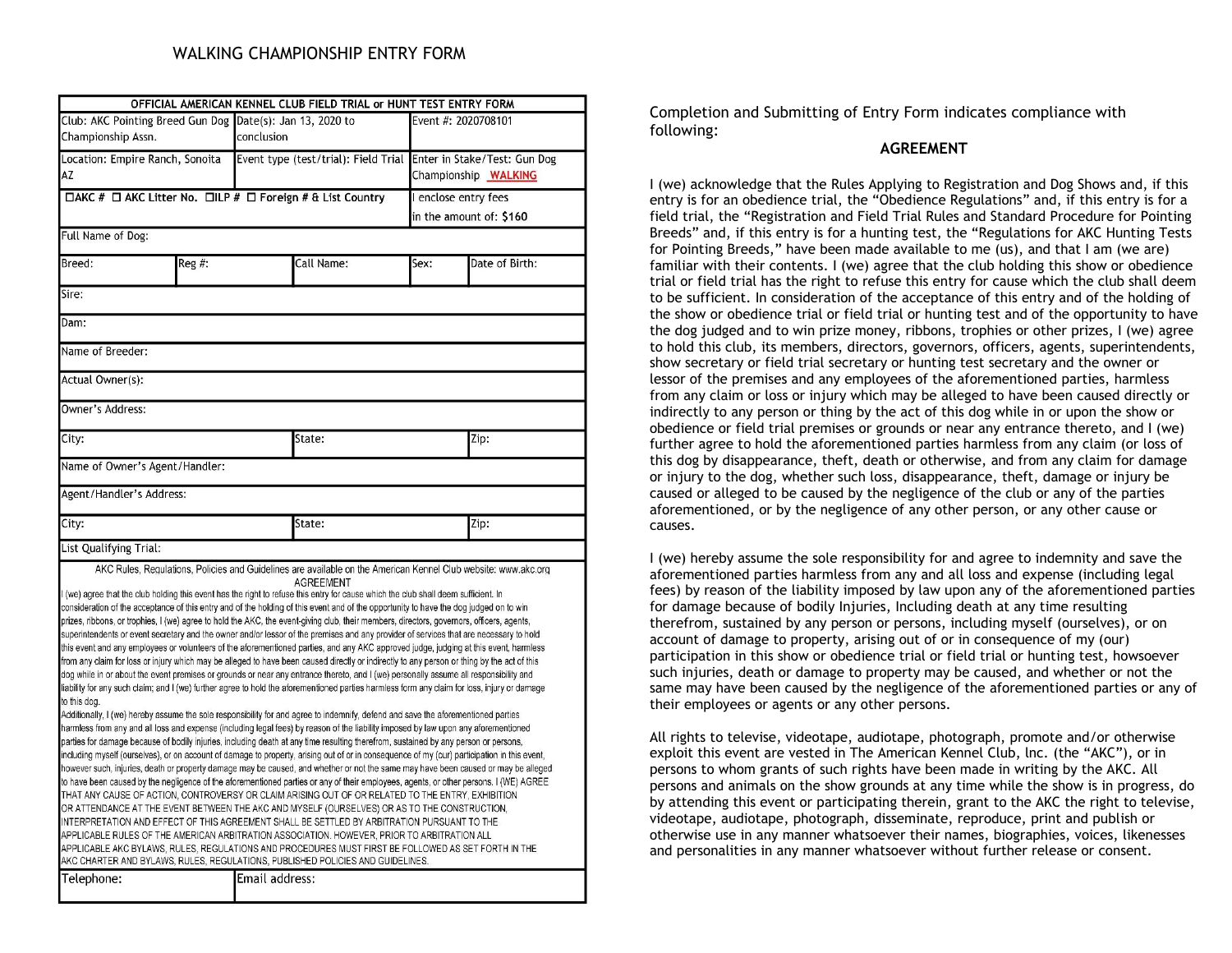## **HORSEBACK CHAMPIONSHIP ENTRY FORM**

|                                                                                         | OFFICIAL AMERICAN KENNEL CLUB FIELD TRIAL or HUNT TEST ENTRY FORM                                                                                                                                  |                                                        |                      |
|-----------------------------------------------------------------------------------------|----------------------------------------------------------------------------------------------------------------------------------------------------------------------------------------------------|--------------------------------------------------------|----------------------|
| Club: AKC Pointing Breed Gun Dog Date(s): Not before Jan 15 2020,<br>Championship Assn. | to conclusion                                                                                                                                                                                      | Event #: 2020552501                                    |                      |
| Location: Empire Ranch, Sonoita<br>AZ                                                   | Event type (test/trial): Field Trial                                                                                                                                                               | Enter in Stake/Test: Gun Dog<br>Championship HORSEBACK |                      |
| □AKC # □ AKC Litter No. □ILP # □ Foreign # & List Country                               |                                                                                                                                                                                                    |                                                        | I enclose entry fees |
|                                                                                         |                                                                                                                                                                                                    | in the amount of: \$160                                |                      |
| Full Name of Dog:                                                                       |                                                                                                                                                                                                    |                                                        |                      |
|                                                                                         |                                                                                                                                                                                                    |                                                        |                      |
| $Reg#$ :<br>Breed:                                                                      | Call Name:                                                                                                                                                                                         | Sex:                                                   | Date of Birth:       |
| Sire:                                                                                   |                                                                                                                                                                                                    |                                                        |                      |
| Dam:                                                                                    |                                                                                                                                                                                                    |                                                        |                      |
| Name of Breeder:                                                                        |                                                                                                                                                                                                    |                                                        |                      |
| Actual Owner(s):                                                                        |                                                                                                                                                                                                    |                                                        |                      |
| Owner's Address:                                                                        |                                                                                                                                                                                                    |                                                        |                      |
| City:                                                                                   | State:                                                                                                                                                                                             |                                                        |                      |
| Name of Owner's Agent/Handler:                                                          |                                                                                                                                                                                                    |                                                        |                      |
|                                                                                         |                                                                                                                                                                                                    |                                                        |                      |
| Agent/Handler's Address:                                                                |                                                                                                                                                                                                    |                                                        |                      |
| City:                                                                                   | State:                                                                                                                                                                                             |                                                        | Zip:                 |
| List Qualifying Trial:                                                                  |                                                                                                                                                                                                    |                                                        |                      |
|                                                                                         | AKC Rules, Regulations, Policies and Guidelines are available on the American Kennel Club website: www.akc.org                                                                                     |                                                        |                      |
|                                                                                         | <b>AGREEMENT</b><br>(we) agree that the club holding this event has the right to refuse this entry for cause which the club shall deem sufficient. In                                              |                                                        |                      |
|                                                                                         | consideration of the acceptance of this entry and of the holding of this event and of the opportunity to have the dog judged on to win                                                             |                                                        |                      |
|                                                                                         | prizes, ribbons, or trophies, I (we) agree to hold the AKC, the event-giving club, their members, directors, governors, officers, agents,                                                          |                                                        |                      |
|                                                                                         | superintendents or event secretary and the owner and/or lessor of the premises and any provider of services that are necessary to hold                                                             |                                                        |                      |
|                                                                                         | this event and any employees or volunteers of the aforementioned parties, and any AKC approved judge, judging at this event, harmless                                                              |                                                        |                      |
|                                                                                         | from any claim for loss or injury which may be alleged to have been caused directly or indirectly to any person or thing by the act of this                                                        |                                                        |                      |
|                                                                                         | dog while in or about the event premises or grounds or near any entrance thereto, and I (we) personally assume all responsibility and                                                              |                                                        |                      |
|                                                                                         | liability for any such claim; and I (we) further agree to hold the aforementioned parties harmless form any claim for loss, injury or damage                                                       |                                                        |                      |
| to this dog.                                                                            | Additionally, I (we) hereby assume the sole responsibility for and agree to indemnify, defend and save the aforementioned parties                                                                  |                                                        |                      |
|                                                                                         | harmless from any and all loss and expense (including legal fees) by reason of the liability imposed by law upon any aforementioned                                                                |                                                        |                      |
|                                                                                         | parties for damage because of bodily injuries, including death at any time resulting therefrom, sustained by any person or persons,                                                                |                                                        |                      |
|                                                                                         | including myself (ourselves), or on account of damage to property, arising out of or in consequence of my (our) participation in this event,                                                       |                                                        |                      |
|                                                                                         | however such, injuries, death or property damage may be caused, and whether or not the same may have been caused or may be alleged                                                                 |                                                        |                      |
|                                                                                         | to have been caused by the negligence of the aforementioned parties or any of their employees, agents, or other persons. I (WE) AGREE                                                              |                                                        |                      |
|                                                                                         | THAT ANY CAUSE OF ACTION, CONTROVERSY OR CLAIM ARISING OUT OF OR RELATED TO THE ENTRY, EXHIBITION                                                                                                  |                                                        |                      |
|                                                                                         | OR ATTENDANCE AT THE EVENT BETWEEN THE AKC AND MYSELF (OURSELVES) OR AS TO THE CONSTRUCTION,                                                                                                       |                                                        |                      |
|                                                                                         | INTERPRETATION AND EFFECT OF THIS AGREEMENT SHALL BE SETTLED BY ARBITRATION PURSUANT TO THE                                                                                                        |                                                        |                      |
|                                                                                         | APPLICABLE RULES OF THE AMERICAN ARBITRATION ASSOCIATION. HOWEVER, PRIOR TO ARBITRATION ALL<br>APPLICABLE AKC BYLAWS, RULES, REGULATIONS AND PROCEDURES MUST FIRST BE FOLLOWED AS SET FORTH IN THE |                                                        |                      |
|                                                                                         | AKC CHARTER AND BYLAWS. RULES, REGULATIONS, PUBLISHED POLICIES AND GUIDELINES.                                                                                                                     |                                                        |                      |

Telephone: Email address: Completion and Submitting of Entry Form indicates compliance with following:

#### **AGREEMENT**

I (we) acknowledge that the Rules Applying to Registration and Dog Shows and, if this entry is for an obedience trial, the "Obedience Regulations" and, if this entry is for a field trial, the "Registration and Field Trial Rules and Standard Procedure for Pointing Breeds" and, if this entry is for a hunting test, the "Regulations for AKC Hunting Tests for Pointing Breeds," have been made available to me (us), and that I am (we are) familiar with their contents. I (we) agree that the club holding this show or obedience trial or field trial has the right to refuse this entry for cause which the club shall deem to be sufficient. In consideration of the acceptance of this entry and of the holding of the show or obedience trial or field trial or hunting test and of the opportunity to have the dog judged and to win prize money, ribbons, trophies or other prizes, I (we) agree to hold this club, its members, directors, governors, officers, agents, superintendents, show secretary or field trial secretary or hunting test secretary and the owner or lessor of the premises and any employees of the aforementioned parties, harmless from any claim or loss or injury which may be alleged to have been caused directly or indirectly to any person or thing by the act of this dog while in or upon the show or obedience or field trial premises or grounds or near any entrance thereto, and I (we) further agree to hold the aforementioned parties harmless from any claim (or loss of this dog by disappearance, theft, death or otherwise, and from any claim for damage or injury to the dog, whether such loss, disappearance, theft, damage or injury be caused or alleged to be caused by the negligence of the club or any of the parties aforementioned, or by the negligence of any other person, or any other cause or causes.

I (we) hereby assume the sole responsibility for and agree to indemnity and save the aforementioned parties harmless from any and all loss and expense (including legal fees) by reason of the liability imposed by law upon any of the aforementioned parties for damage because of bodily Injuries, Including death at any time resulting therefrom, sustained by any person or persons, including myself (ourselves), or on account of damage to property, arising out of or in consequence of my (our) participation in this show or obedience trial or field trial or hunting test, howsoever such injuries, death or damage to property may be caused, and whether or not the same may have been caused by the negligence of the aforementioned parties or any of their employees or agents or any other persons.

All rights to televise, videotape, audiotape, photograph, promote and/or otherwise exploit this event are vested in The American Kennel Club, lnc. (the "AKC"), or in persons to whom grants of such rights have been made in writing by the AKC. All persons and animals on the show grounds at any time while the show is in progress, do by attending this event or participating therein, grant to the AKC the right to televise, videotape, audiotape, photograph, disseminate, reproduce, print and publish or otherwise use in any manner whatsoever their names, biographies, voices, likenesses and personalities in any manner whatsoever without further release or consent.